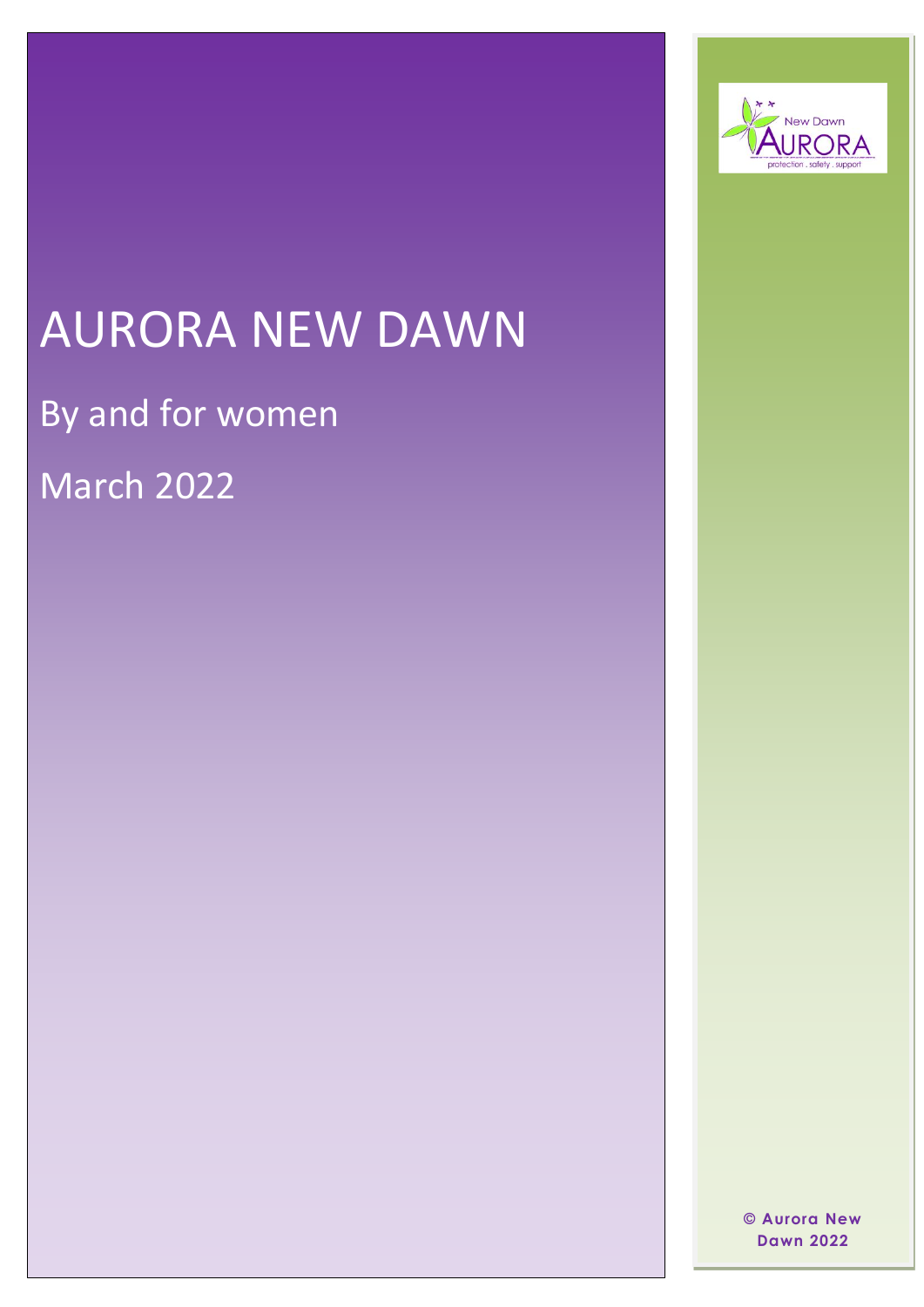

*"I don't trust men; you were the first female I had spoken to in months as all other support offered to me had been men. They all said my behaviour was provocative and they couldn't help if I didn't open up." (Victim/Survivor of sexual violence, Aurora feedback data, 2022)*

## **By Women for Women**

For women's history month we wanted to celebrate the 'by and for women' approach replicated across our sector, and we certainly aren't unusual in providing female only staff and services in the anti-male violence movement. As referenced in our [statement on our website](https://www.aurorand.org.uk/news/by-women-for-women/) the legacy of the 'by and for women' approach was a baton passed to us by second wave feminists of the 1960s and 1970s, whose activism resulted in the types of services we provide today.

We are, as always, grateful to our sisters at [nia,](https://niaendingviolence.org.uk/) who very kindly allowed us to replicate their prioritising women policy and have led the way more recently as a public voice for the retention of female only spaces and services for women who have been subjected to male violence.

Our work at Aurora is guided by the collective fight to end all forms of male violence against women and in doing this work we are unequivocal in our support of single sex spaces for female victims.

#### **Legislation**

The legislation that enables organisations like Aurora to provide female only staff and services is enshrined within the Equality Act 2010<sup>1</sup> (EA2010). Generally, the EA2010 does not allow for discrimination against any of the nine protected characteristics<sup>2</sup>, however, there are exceptions in certain circumstances. The relevant protections for women experiencing male violence remain within the protected characteristic of sex and involve the use of single sex exceptions which allow the protection of women-only spaces and staff:

<sup>1</sup> <https://www.legislation.gov.uk/ukpga/2010/15/contents>

<sup>2</sup> <https://www.legislation.gov.uk/ukpga/2010/15/part/2/chapter/1>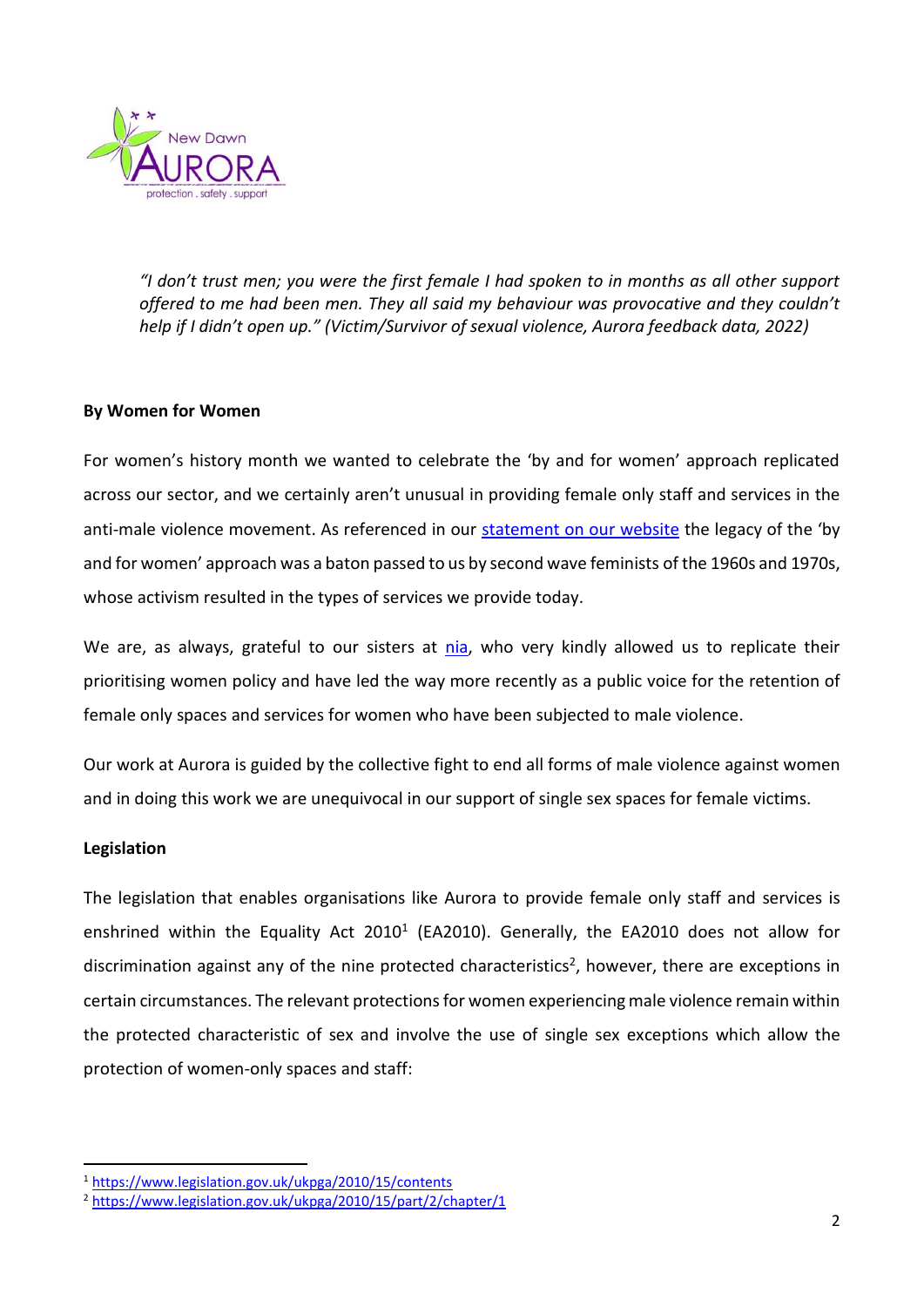- ➢ Schedule 3, part 7, paragraphs 26-28 of the Act state, "services can be provided to persons of one sex" if for example "a joint service for persons of both sexes would be less effective" and "this provision must be a proportionate means of achieving a legitimate aim". 3
- ➢ Additionally, in Schedule 9 Part 1 of the Equality Act (2010) organisations like Aurora are able to provide female-only staff, under the occupational requirements. Again, the test for the application of the requirement must be "a proportionate means of achieving a legitimate aim". 4

## **Research and Recommended Reading**

There is a plethora of research to support the use of 'by and for women' support for female victims of male violence. Some of our recommendations include:

- ➢ [Women's Resource Centre –](https://www.wrc.org.uk/Handlers/Download.ashx?IDMF=fcc6bbc0-e18d-4b66-ad35-3e679fc9b549) Why Women
- ➢ Wo[men's National Commission –](https://www.endviolenceagainstwomen.org.uk/wp-content/uploads/wnc-report-strategy-focus-groups.pdf) Still We Rise
- ➢ Female Only Provision [Women and Girls Scotland](https://secureservercdn.net/160.153.137.99/hjn.a49.myftpupload.com/wp-content/uploads/2019/09/WGS_female_only_provision_report.pdf)
- ➢ Karen Ingala Smith Trauma-Informe[d Services](https://kareningalasmith.com/2020/07/08/trauma-informed-services-for-women-subjected-to-mens-violence-must-be-single-sex-services/) For Women

## **Methodology**

Thisreport utilises 687 responses from our qualitative evaluation surveys completed with victims and survivors in the past nine months. Although each service has different questions relating to funding outcomes and or service provision, every evaluation asks victims their preference or views of female only staff or service provision.

In all our one-to-one services we are open to anyone, no matter their sex, or how they identify. However, because the vast majority of our beneficiaries are female, we apply the occupational requirement in the Schedule 9 part 1 of the Equality Act<sup>5</sup> and employ only women for all services. We also run our Athena courses which are women only groups for victims and survivors, where we apply schedule 3 part 7 of the Equality Act<sup>6</sup> providing a woman only group space for victims and survivors.

<sup>3</sup> <https://www.legislation.gov.uk/ukpga/2010/15/schedule/3>

<sup>4</sup> <https://www.legislation.gov.uk/ukpga/2010/15/schedule/9>

<sup>5</sup> <https://www.legislation.gov.uk/ukpga/2010/15/schedule/9>

<sup>6</sup> <https://www.legislation.gov.uk/ukpga/2010/15/schedule/3>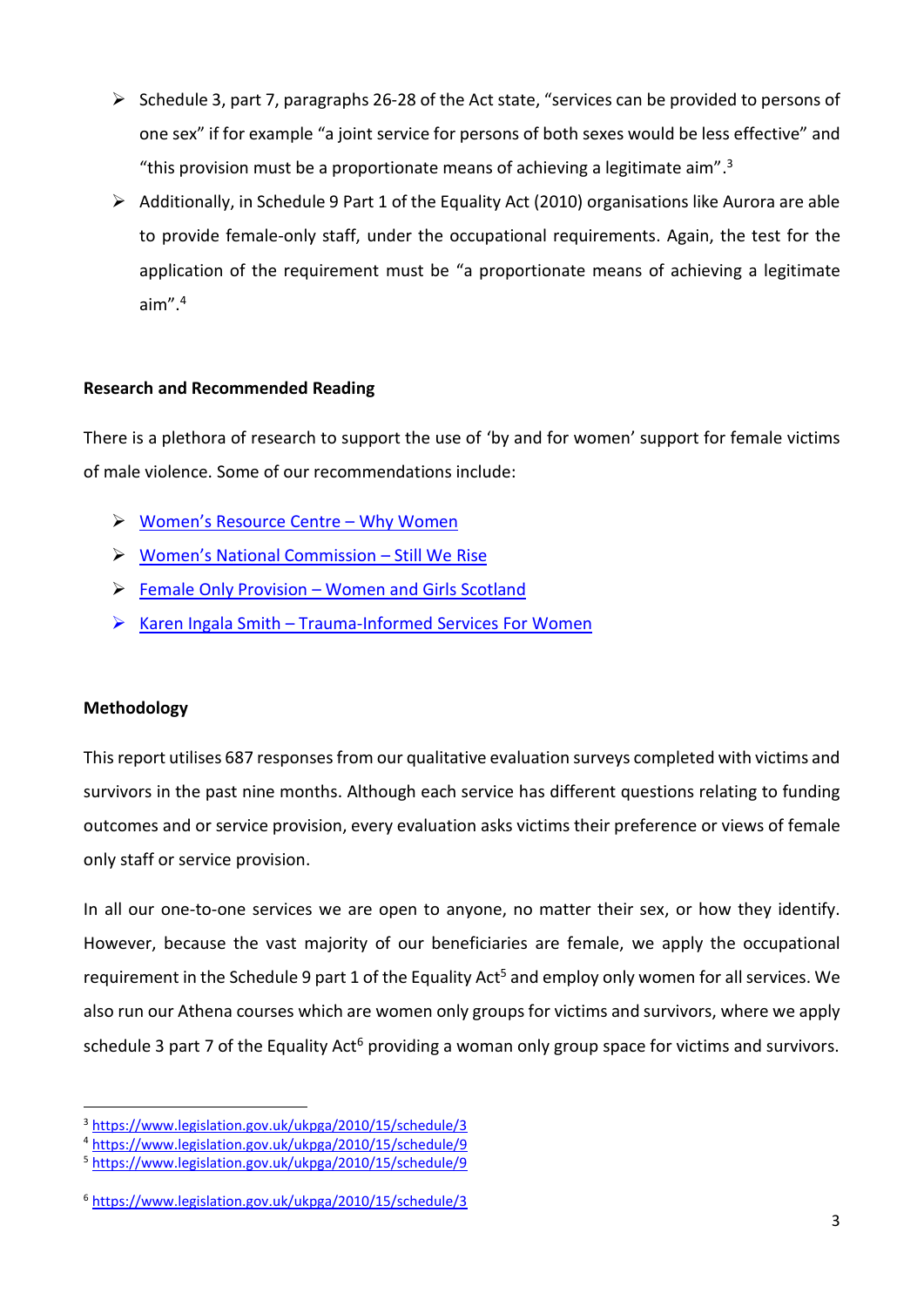The following data is measured through 629 responses from women (91%) and 56 from men (9%).

# **Headline findings**

After experiencing domestic abuse, sexual violence, or stalking:

➢ 100% of victim/survivors accessing our Athena groups want them to remain within the 'by and for women' model.

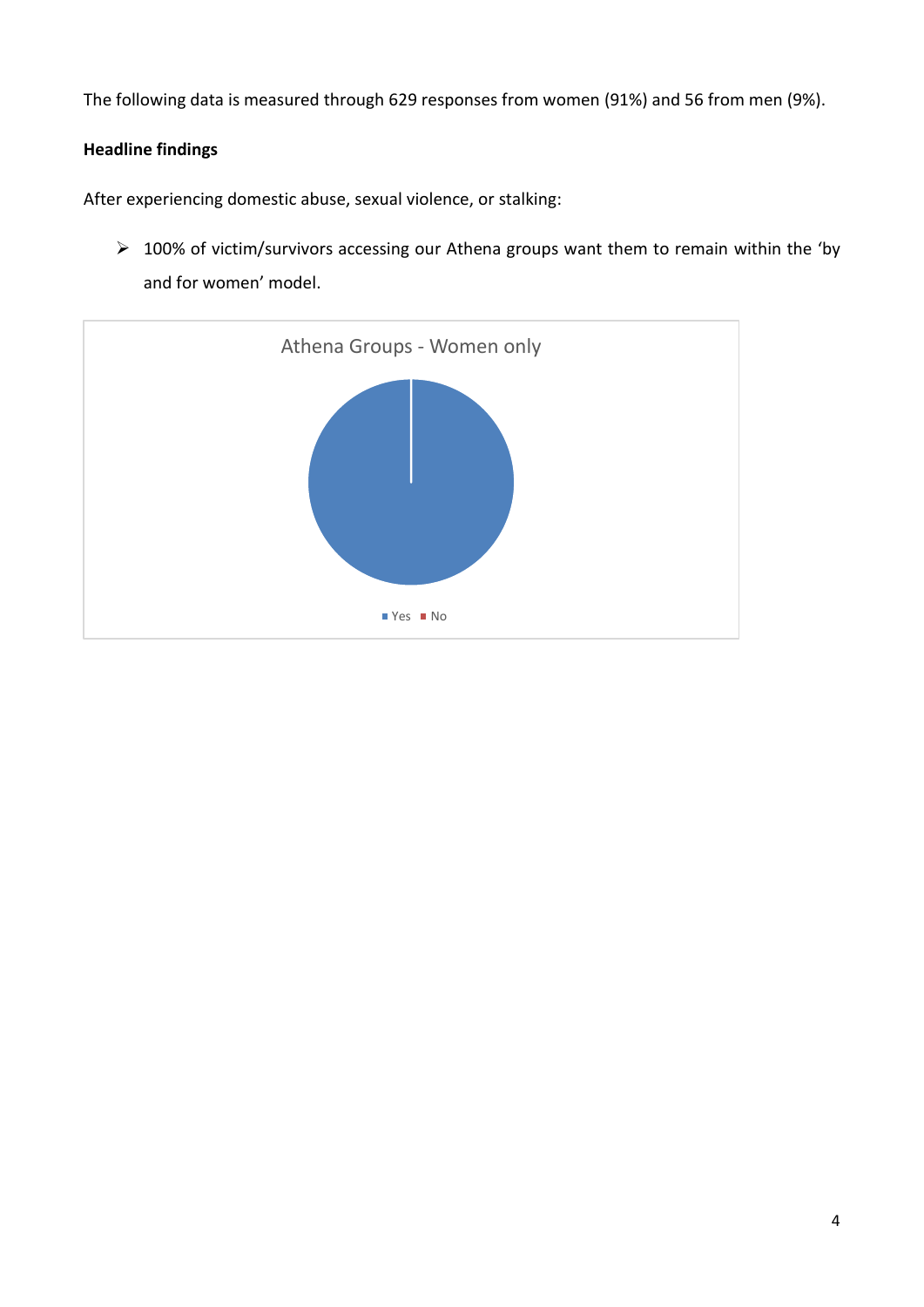Within our one-to-one advocacy and support services:

- $\triangleright$  93% of all victims have a preference for a female member of staff
- $\triangleright$  6% of all victims said they had no preference on being supported by a female or male staff member
- $\geq 1\%$  of all victims stated they were unsure of their preference for sex of staff member
- $\triangleright$  No victims stated they would prefer a male member of staff



Broken down further between women and men the findings were as follows:

- $\triangleright$  95% of all female victims prefer a female member of staff
- $\geq$  64% of all male victims prefer a female member of staff
- $\triangleright$  4% of female victims said they had no preference on being supported by a female or male staff member
- ➢ 34% of male victims said they had no preference on being supported by a female or male member of staff
- $\geq 1\%$  of female victims said they were unsure
- $\geq$  2% of male victims said they were unsure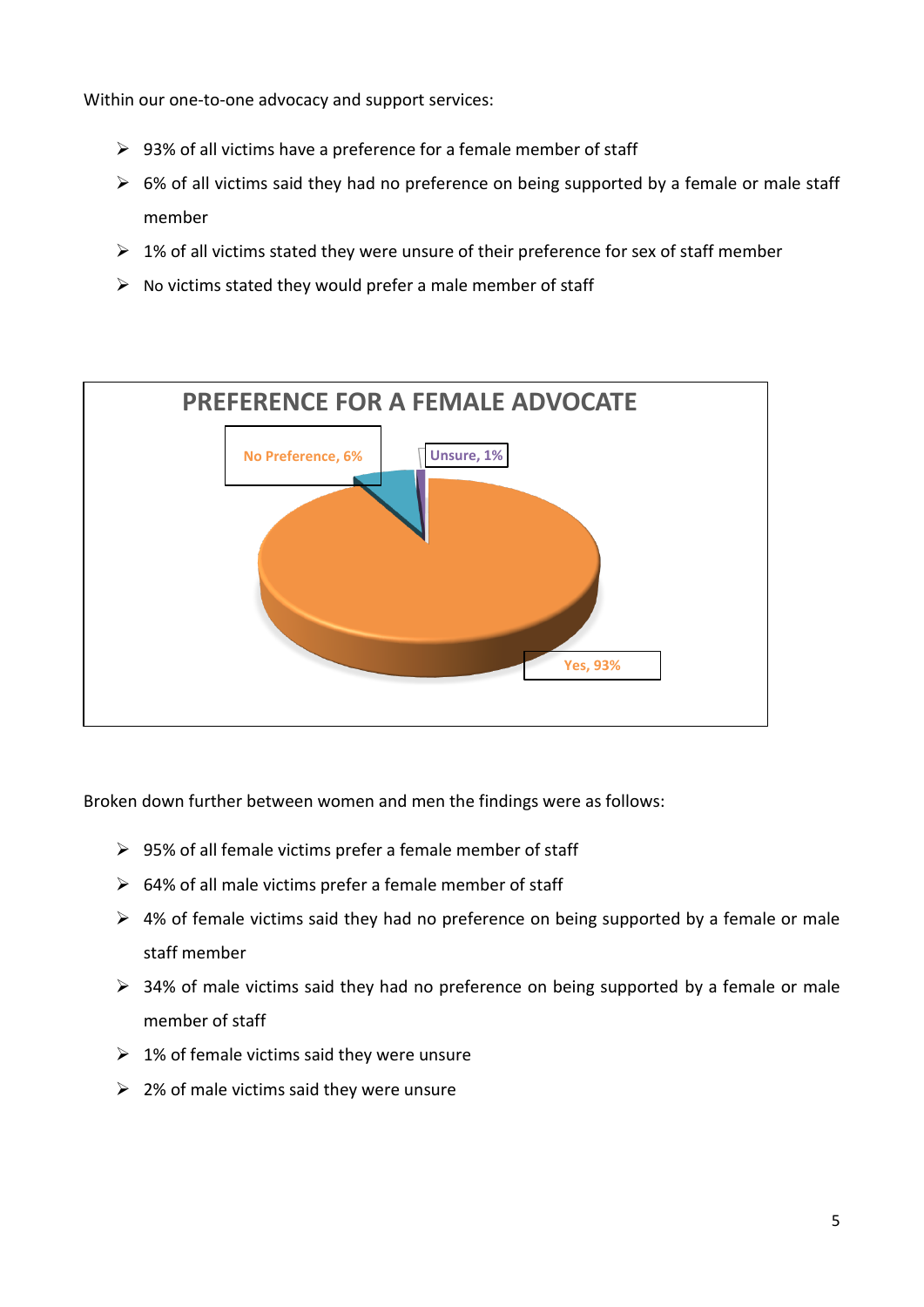

## **Main Report Findings**

#### First responses:

Victims reported a female being their first responder was important to them:

- ❖ *I don't think I would have spoken on the phone if it had been picked up by a male*
- ❖ *Definitely a benefit that a female answered*
- ❖ *Yes, I don't think I would have spoken on the phone to a male because they don't get it and, in my case, it is a male making my life hell*
- ❖ *Yes, I was glad the advocate was a woman, at the time of incident the police and paramedics were all male and I felt scared as did not want men around me*
- ❖ *I felt embarrassed calling in the first place as I did not know that I would be taken seriously…but I'm glad I did and was really pleased that I spoke with a female, I don't think I would have been able to be honest and open if I was talking to a male.*
- ❖ *Yes, I preferred a woman, especially as all the Police that were here were male.*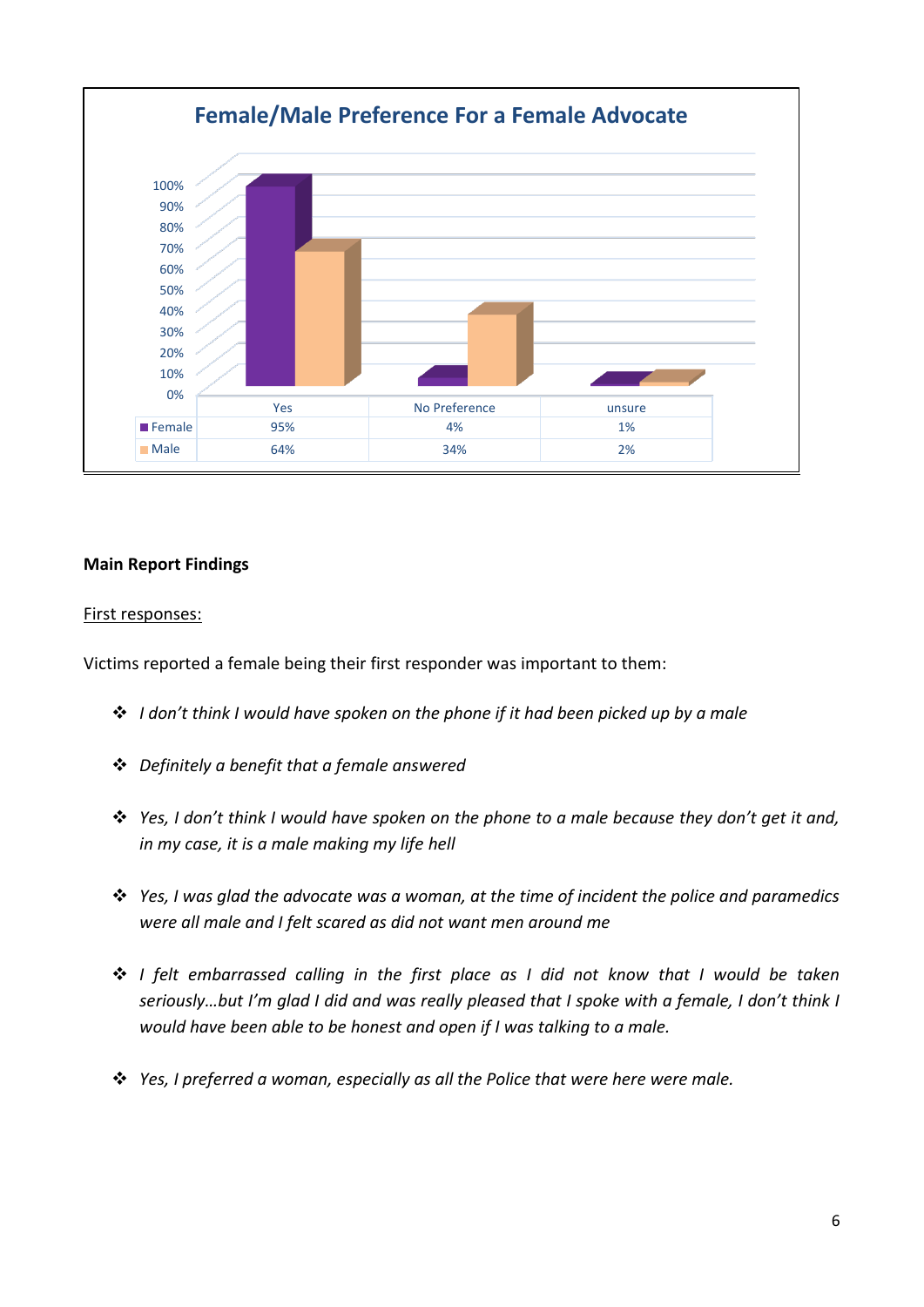## Trauma-Informed Services:

Trauma-informed services understand how violence and abuse impacts on the lives of those they are supporting and integrate this knowledge into every element of their service delivery. At Aurora, the values underpinning our services are as important to us as our service delivery. As an organisation whose core business is providing support to victims and survivors of domestic abuse, sexual violence, and stalking, we recognise the pervasiveness of male violence against women and the ways in which women can be left feeling invisible or disempowered in male-dominated settings. We are committed to consulting with victims and survivors routinely and to involving them in the co-design of our services. Our clients tell us that a mixed-sex environment would act as a barrier to them accessing support in the first place and feeling able to engage with that support in the longer-term. We would not be a truly trauma-informed service if we failed to listen to their feedback.

- ❖ *I was really relieved to be supported by a female and would never have opened up to or felt comfortable with a male*
- ❖ *Yes [wanted a female advocate], because a man was causing my pain, so really helped me talking to a woman*
- ❖ *I wouldn't have been able to talk to a man at all I would have felt too uncomfortable.*
- ❖ *Prefer talking to a female worker as I am very wary around men.*
- ❖ *I work in a very male-dominated environment, and despite being immensely close with my boss, who attended the trial with me, I would not have felt comfortable talking to a man about everything I discussed with [advocate]. I don't think I would have been comfortable receiving support from AND if I were to work with a male staff member, especially considering my case was regarding sexual violence, in which the perpetrator was a male.*

Many victims come to our services having been subjected to different forms of male violence throughout their lives. Their trust of men has been shattered from a very early age and working with men would be another layer of trauma for them:

- ❖ *I find it difficult speaking to a male especially due to my history*
- ❖ *I would definitely not want to talk to a male because I have had bad experiences with men in the past*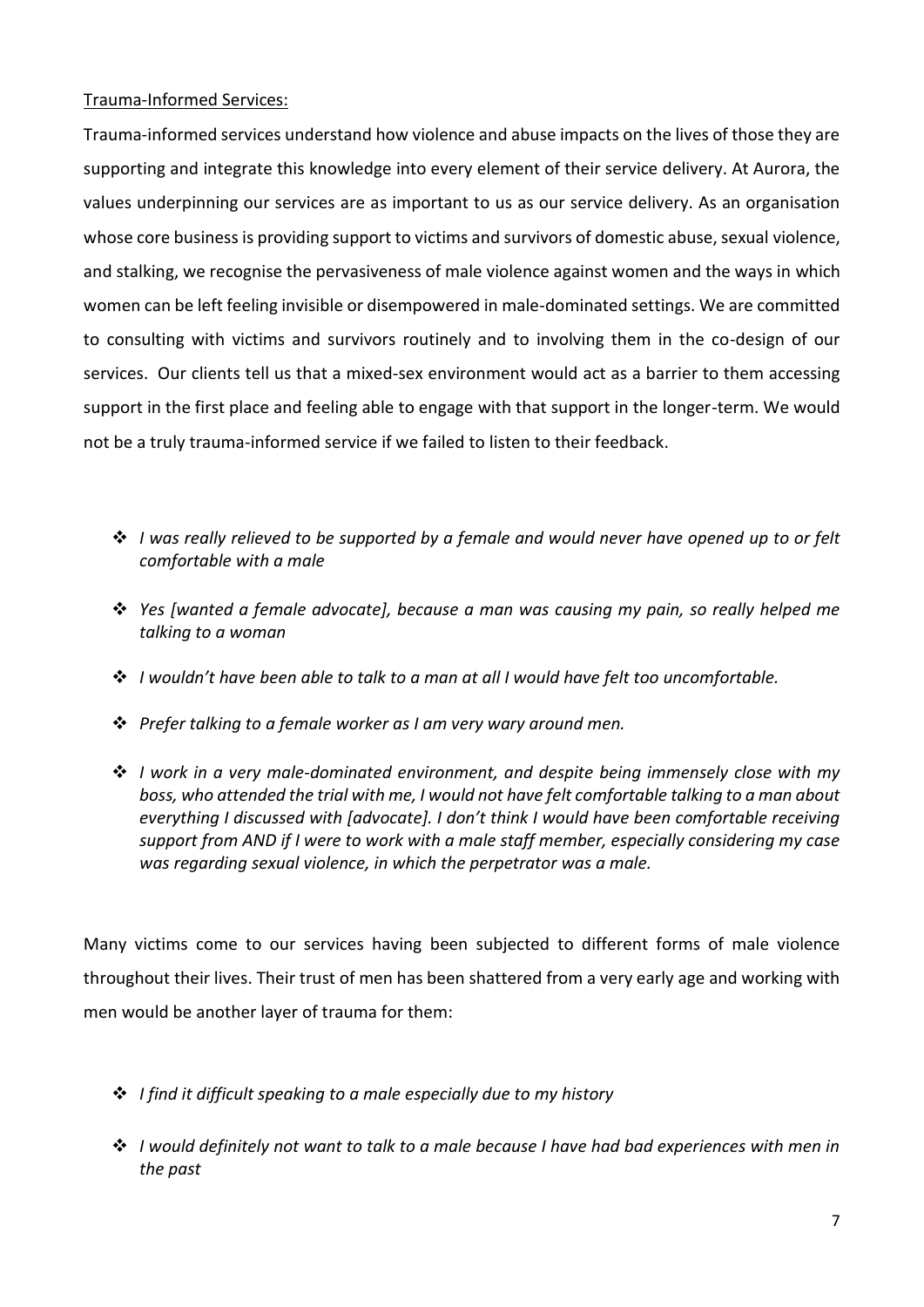- ❖ *I was raped when I was younger and so I couldn't have spoken to a male and would have struggled with that.*
- ❖ *I would prefer to speak to a woman as they understand me more. As I had suffered from childhood sexual abuse it affected me and I would prefer to speak to a woman.*

#### Self-Selecting out of service provision:

Some victims told us they would have self-selected out of our service provision if they were expected to work with a man:

- ❖ *I would not have worked with the service if there had been a male working with me as due to my experiences being around men makes me uncomfortable and worried. I also feel that I would not listen to the advice of a male, even in a position of trust.*
- ❖ *I would have put the phone down if a man had answered. It is easier talking this sort of things over with a woman*
- ❖ *I would not speak to a male as I have no trust, I wouldn't have worked with you*
- ❖ *"I wouldn't have spoken to a man" [Victim explained because it is female vs male, she wouldn't have spoken to a male about what another male has done to her]*

#### Female Socialisation:

Women are socialised to be undemanding, apologetic and compliant. When a woman has been subjected to male violence the impact of the abuse means that she is even less likely to feel confident to speak up for herself and assert her needs and rights. Part of the work that Aurora undertakes with victims and survivors is to increase self-esteem and self-worth, sometimes that takes years. Amongst the feedback from victims, we noticed that some were even apologetic to us in their desire to have female only spaces and services. Some women also reported experiencing support from men in other services and not feeling happy or comfortable with it.

This provides us with evidence that although female services are a legal right, some women feel guilty and even apologetic for asserting that right. In our view this places the onus us as an organisation to offer 'by and for women' support at point of entry - rather than expect a women to have to ask for women only provision, at a point in their lives where they are in a heightened state of trauma, and their self-esteem is low.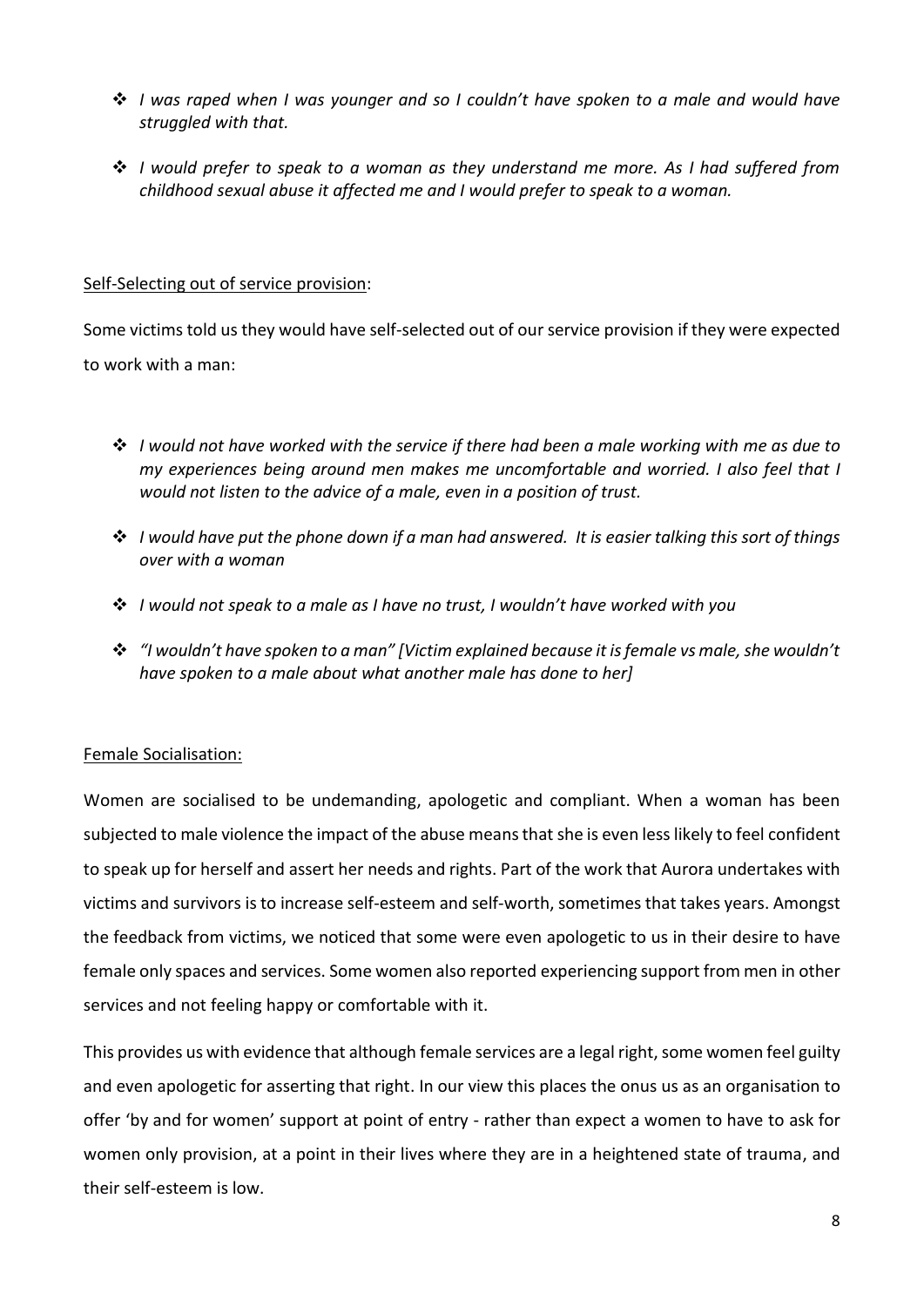- ❖ *I am comfortable talking to men, but I kind of feel like the understanding is better with females, sorry… not to be sexist.*
- ❖ *Yes, I wouldn't have felt as comfortable with a man. I would have felt really intimidated talking to man - not through any fault of them, and it might be bad to say, but I just feel better with women*
- ❖ *Having a female member of staff was very beneficial as even when I was referred to a service to support me getting an injunction and occupation order, a male answered the phone and I felt he was dismissive and not as empathetic as a woman would have been. That felt very disheartening as he made me feel like my husband makes me feel which I found very difficult. Whereas having a female worker I have found it easier to talk as I do not associate them with my husband.*
- ❖ *I have a male social worker and find him difficult to work with as I feel that all men want to do is control me*
- ❖ *I had previous negative experiences with men in other services, I felt like you listened and took your time with me.*

## Victims with no preference:

7% of victims overall stated they had no preference on the sex of their advocate.

- ❖ *Wouldn't mind who I spoke to*
- ❖ *I would have felt comfortable either way.*

However, within the data under no preference, victims still noted they were more comfortable with women:

- ❖ *Personally, I don't mind whether staff members are male or female, so long as they both act and go by the same mind set and morals. It doesn't matter to me the sex of a person, just how they treat you as an individual. Personally, due to incidents in my past speaking to a female and approaching a female was maybe a little easier than a male but that is only because I tend to be nervous of men in general, but that is due to my personal circumstances.*
- ❖ *I was more comfortable speaking to a woman initially and was happy to have a woman to talk to, but I would probably feel ok with a man after a little while*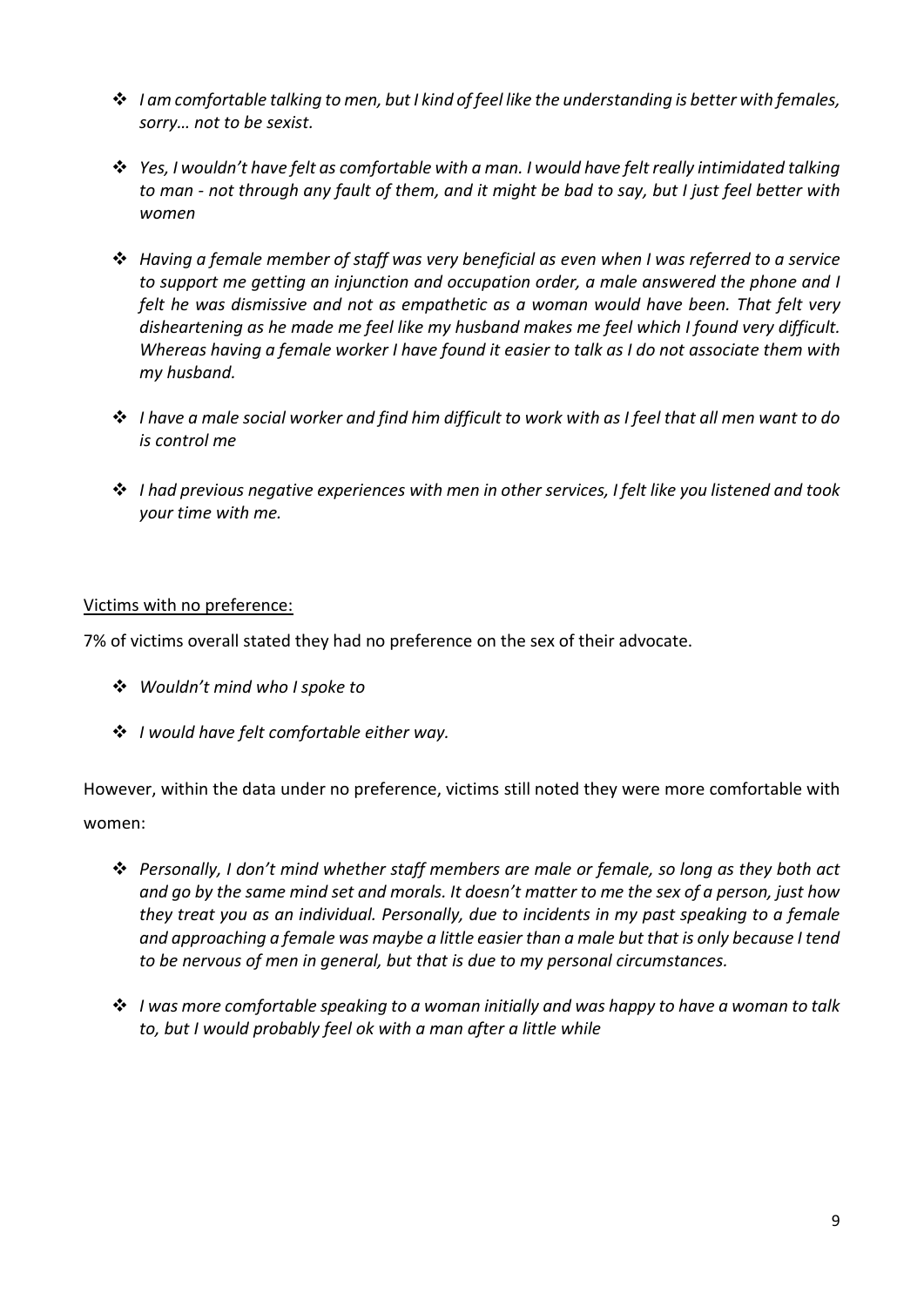Victims recognised that even though they may not have a preference they understood that for others a female would be the preferred choice, especially depending on what issues they were presenting with or dealing with at the time:

- ❖ *Personally, it would not have bothered me to have a male or a female member of staff, but I understand how other people would have benefitted from a woman.*
- ❖ *I can understand why women may feel comfortable talking to other women but for me I don't feel it made a big difference*
- ❖ *I prefer to speak to a female, but I am not too fussed for this case. However, for my previous case back in 2019 I would not have been comfortable if I had spoken to a male.*

# Victims who were unsure of their preference

Only 1% of victims said they were unsure of their preference of the sex of their advocate. But the findings were consistent with victims who stated they had no preference, with many reporting that they felt more comfortable with women:

- ❖ *Unsure really, I like speaking to a female, but I would also have spoken to a male*
- ❖ *Initially I would be anxious if I had been contacted by a man. However, after a while I think I would be ok with male contact once I started talking.*
- ❖ *Yes- might not have felt different talking to a man but I prefer a woman.*

# Male victims

Male victims are in the minority of our service users, but their feedback on this provision is important and valuable to note. 64% of male victims said they preferred a female advocate, 34% stated they had no preference and 2% said they were unsure:

- ❖ *I feel it was beneficial having support from a female because I have been helped by her compassion*
- ❖ *Yes, female is definitely preferred to a man for me. It's been nice talking to you as if I were to speak to a man it wouldn't be as comfortable, and it would be like we are talking from different boats but with you it's like you know.*
- ❖ *Yes, I think I felt more comfortable talking to a woman - I find talking to women about emotional things a lot easier than if you were a male. I can see why people, even men would find it hard to open to a man, so I think it is better to have a female advocate just for this.*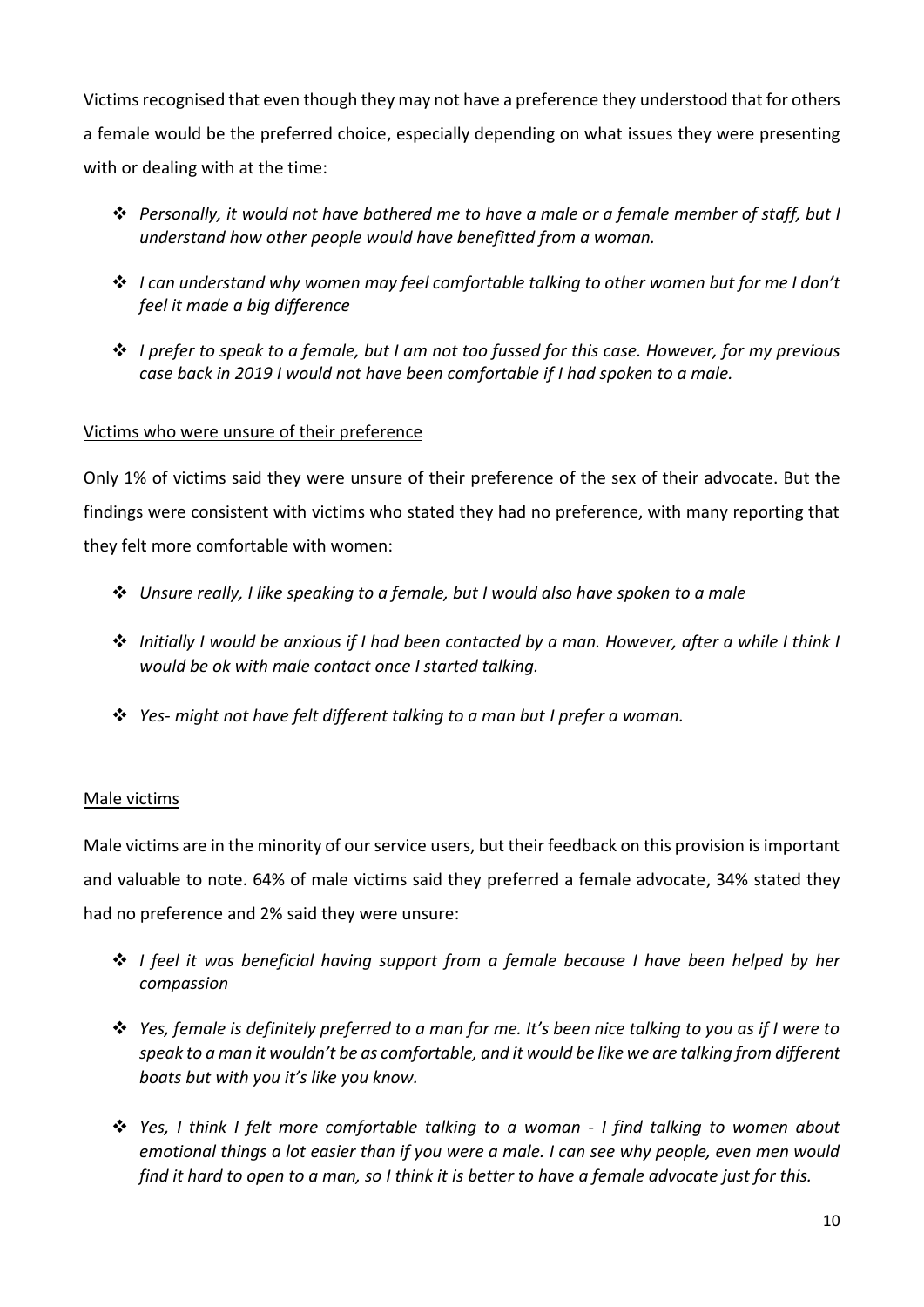❖ *100% agree, I feel women are more sympathetic and understanding so I felt way more comfortable*

#### **Athena – Women only Groups**

100% of women accessing our groups wanted them to remain single sex. Their testimonies are powerful to acknowledge:

- ❖ *I found it so beneficial being a female group. 100% it needs to be a woman's group as men can be a trigger.*
- ❖ *No matter how empathetic a man is...I know personally I would not have felt comfortable attending or sharing what I did. Also, statistically perps are more men and so I would feel uncomfortable and worried about bad mouthing my ex, who is male, in front of a male facilitator. It adds again to feeling for me that there was a safe space and I'm not sure I or others would have completed the programme if it was male facilitators or males in the group. He may be excellent, but I just couldn't do it. Having females is invaluable and if it was a male? Personally, I wouldn't want it.*
- ❖ *Personally, before the group I was unable to be around men. I couldn't even see a male GP or any man without being scared they were going to hurt me. I was petrified…I struggle with PTSD as well so it would have been difficult for me.*
- ❖ *I think it is extremely important that the programme is a woman only space. I would not have felt comfortable attending this programme if there were male facilitators or group members. I do not feel comfortable with men I don't know, after my experiences, and feel it is important that women have safe spaces where they can speak freely without men present.*
- ❖ *It is very important to keep it woman only as I feel, safe and able to open up and be relaxed. Things can be equal obviously but it's ok to think from one side…Equal ops aren't just to make one person or group comfortable they are there to ensure all people are comfortable. That's why woman only groups are important they are [a space where women are] safe, not judged, relaxed, free to be yourself.*